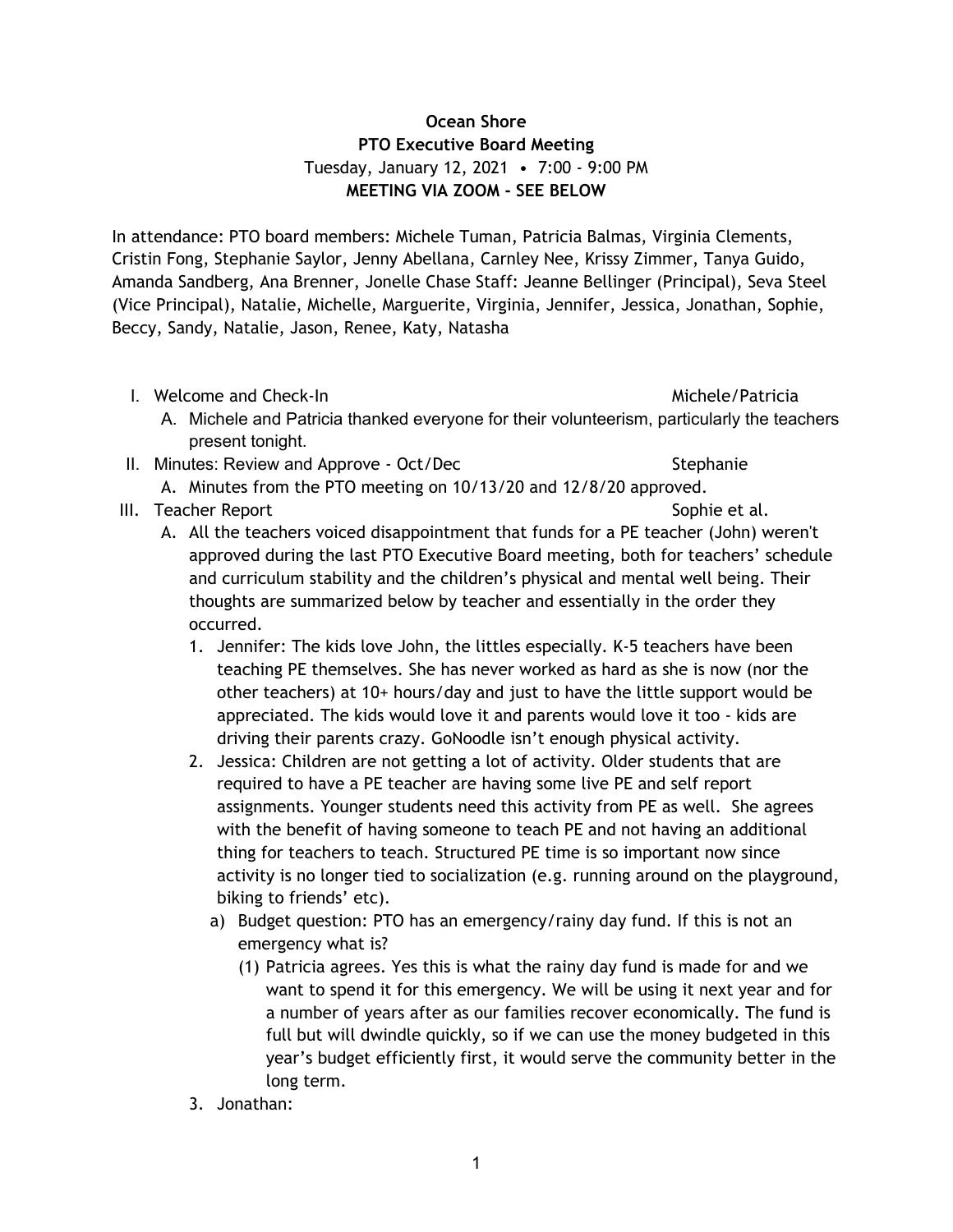- a) 4 and 5 graders are not really compatible with GoNoodle, a live person is a lot better.
- b) They know John and have a connection with him.
	- (1) History: John was a parent and started in spring 2005 and trained to work with our kids for PE. He was part of our community and a parent and has jumped in to save us year after year at a moments notice as a sub and with "that special OSS kindness". The teachers consider him one of them and part of OSS.
- c) If we go back to school we're going to need a PE teacher. Keeping John around in the bridge is super important. If we lose John now and need a new PE teacher it will take at least 1 year to get them accustomed to the OSS way of life, and that's hard on everyone. John understands the whole program and also can fill in all around campus in various capacities.
- 4. Virginia: The teachers are lacking balance. They are already stretched to present the curriculum that they feel is important. That curriculum is lacking a connection with John and continuity with students' PE education for mental and physical well being. She's seen lots of weight gain. It is invaluable having a teacher that the kids know and enjoy. She would hate to see us lose this connection. She would like to be made aware of and come to more meetings when the PTO makes decisions that affect our kids mental health and wellbeing.
- 5. Marguerite: Diversity of contact seeing a different person and perspective, is important to education and especially so right now. PE is education and a part of a well rounded program. Body and mind are both important. In that context, John teaches good sportsmanship while teaching people to be competitive and be their best. There is a SEL component to his PE in teaching, that kindness and competition are not mutually exclusive. Also, eliminating this part of OSS normal seems odd and like we're not thinking long term.
- 6. Michelle: She was surprised that PE didn't get an approval based on last week's discussion. She understands the added difficulty and complexity that AB5 brings to budget planning, but with the history of John's program she knows he would come up with something worthwhile. The teachers think of John as part of their community, and not having been aware of the tenuous future of his position, teachers were caught by surprise by the majority 'no vote' last meeting. In her opinion the added step or burden of going through district or extra hoops/funds is worth it as he does a great job for the majority of the students.
- 7. Sophie: Hard to replace John's robust program piecemeal or John himself with all the different hats he wears.
- 8. Natalie: John is happy to collaborate with other PE teachers in preparation for moving to an online platform.
- 9. Jason: Had a recent conversation with an orthopedist and he said that the doctor is noticing a lot of problems with kids not moving because of Covid restrictions. PE is the best way to get the kids moving again. Also, Jason, Sophie, and Matt have a PE teacher from the district and appreciate the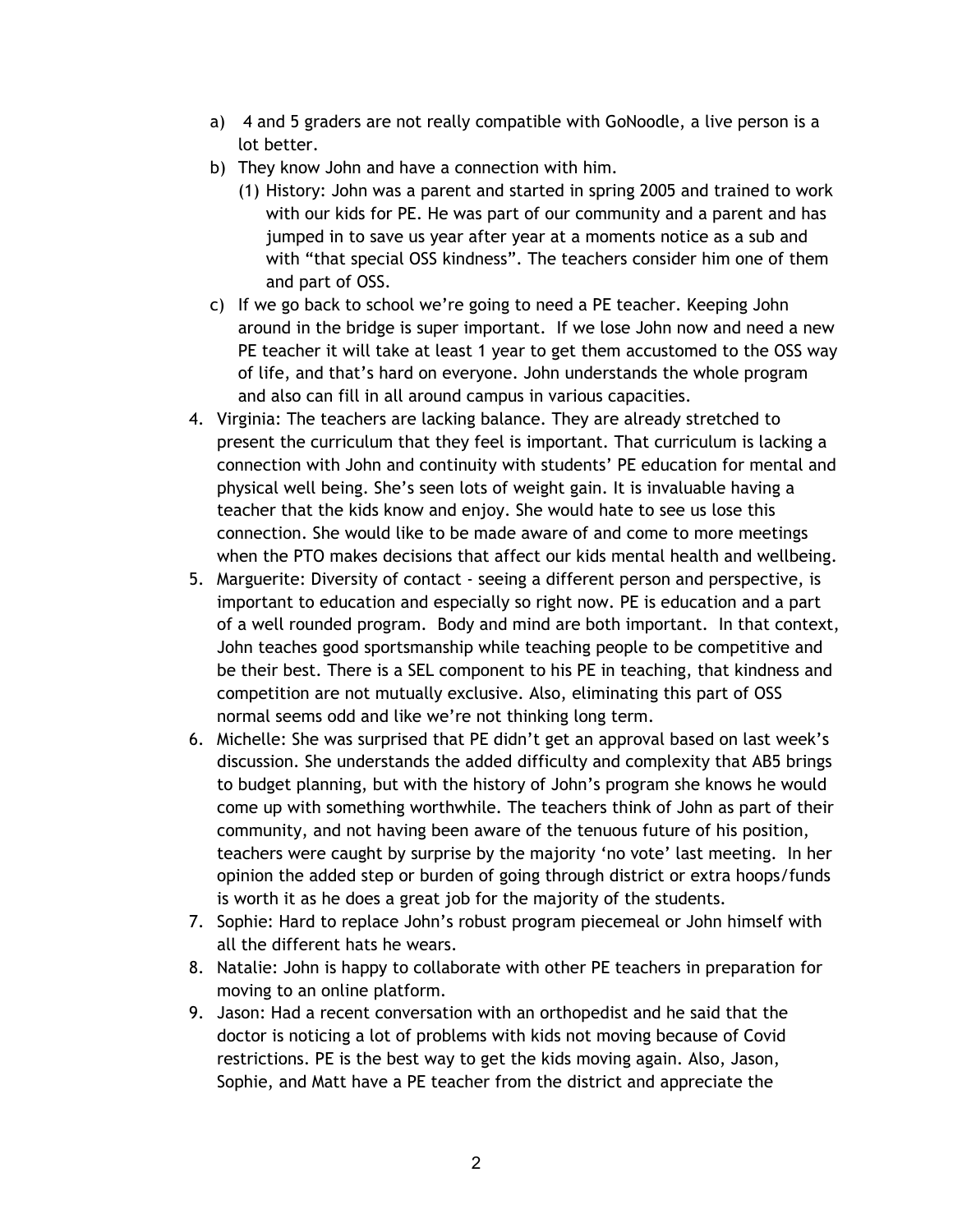instruction and the prep time. Teacher burnout is real and it's an added struggle to have to learn new programs day by day.

- a) Jason said that Patty was especially fond of the time afforded to her by John's PE class to connect with other staff and prep, and knowing that if John was there, it meant that there was one more adult who was there unconditionally for our kids.
- 10. Katy: She was really shocked that PTO wouldn't want to have John come back, especially given that there was likely money in the budget since we're not going on fieldtrips. John knows the kids. He's familiar to them and makes them feel good.
	- a) She asked to hear from someone who was at the last meeting to shed light on why this happened:
		- (1) Vote was not about John not coming back ever, just now in DL.
		- (2) The vote wasn't about John per say. It was about a PE position that would have to be advertised publicly. We all assumed it might be filled by John but we were only voting on the position itself.
		- (3) It wasn't presented clearly what John could bring and provide for in the online PE paradigm.
			- (a) We've never had to do this before. Jeanne didn't provide a dog and pony show because she didn't think it was necessary, it was what the teachers wanted.
				- (i) PTO agrees and wants the teachers to have what they want. This year there were a number of unusual financial pieces to consider. Including: More site funds are spoken for this year than will be next year (to fund Seva), the special AB5 hiring circumstance, and in the special DL circumstance. So we requested to know what capacity he had, what was his plan, would it be live, would it be recorded etc. We needed to do our due diligence. The PTO isn't guaranteed funds every year and it is struggling this year. But contracting PE through the district we have a historical issue too because we don't know if we'll have the money for the whole year without hours and detailed predictions, so we just can't commit outright. Additionally, last year we didn't have to cover benefits. So these are all factors that we have to consider and nothing in any way related to John or the teachers. We trust John, everybody does but to vote and spend money we needed specifics. We needed more clarification because we have to justify to all the families what we are doing with their money.
		- (4) Concern for families in need and at the time it was not known if the emergency fund was full (it is now) or if we could afford the emergency \$5k paid to para at the end of last year (we could, books from last year have been closed and we only need to look forward).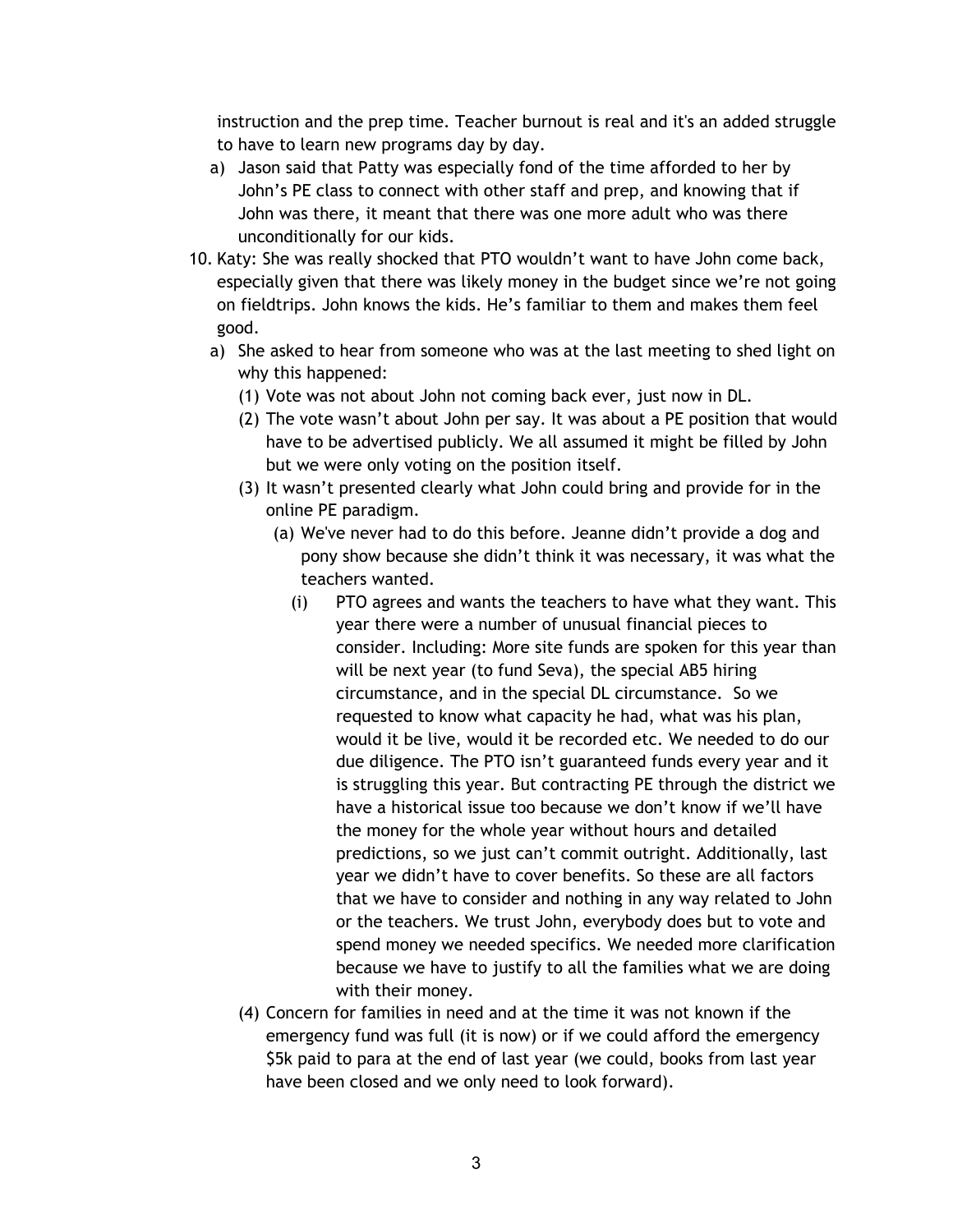- (5) Some members didn't know that OSS PE was taught K-5 no matter what, and so didn't know that PE then fell on the home room teacher.
- (6) Teachers didn't come up with a schedule which made the financial piece hard to plan.
	- (a) Communication lost somewhere. Teachers didn't know they were supposed to. Patty was the main liaison and she was the one who came up with the PE schedule.
	- (b) Seva said that at the beginning of the year they didn't want to put PE on the schedule since they didn't even know if we could have PE. So the energy was put into making PE happen with PTO and in her mind scheduling would follow.
- 11. Renee: D-wing has had a tough year. The kids don't need to lose another teacher this year.
- 12. Natasha: As parent and teacher she is so impressed by John and shared a story of her kids putting on a John type PE class in the backyard. When she was new to OSS she went and did PE with the kids and it was a total work out and carefully planned and formulated. She said he knew how to take control in a class with a full gamut of motivation and engaged all the kids. As a parent and teacher she said it was so nice to see that kids can have a caring teacher in a rigorous program. Students loved going to PE, even the ones who pretended that they didn't.
- B. Motion passed by majority for a budget line item of \$11k reserved for K-5 PE position for this year.
	- 1. Thank you teachers for all the discussion we want to be able to support you however we can.
- C. Teachers would like to be on the PTO distribution list for meeting communication.
- D. Teacher board position suggested
	- 1. There have been discussions over the years about having a designated teacher or two on the board (maybe 1 from lower and 1 from upper grade) rather than teachers taking turns as representatives and not having continuity from one meeting to another.
		- a) The current system doesn't adequately represent the teachers and only gives them one vote.
		- b) Going forward (and since Covid), we expect issues and changes benefiting from teacher input to come up regularly.
		- c) Jennifer suggests the teachers come up with 2 voting teachers for the position.

## IV. Principal's Report and American control of the state of the state of the state of the state of the state of the state of the state of the state of the state of the state of the state of the state of the state of the st

- A. Return to School Task Force
	- 1. Not going back anytime soon, we're in deep purple so pressure off a little not going back Jan or Feb and probably not March. Understandably, the district is unwilling to call it. If vaccines roll out quickly we could end up going back for part of the third trimester. A draft of hybrid and health and safety is being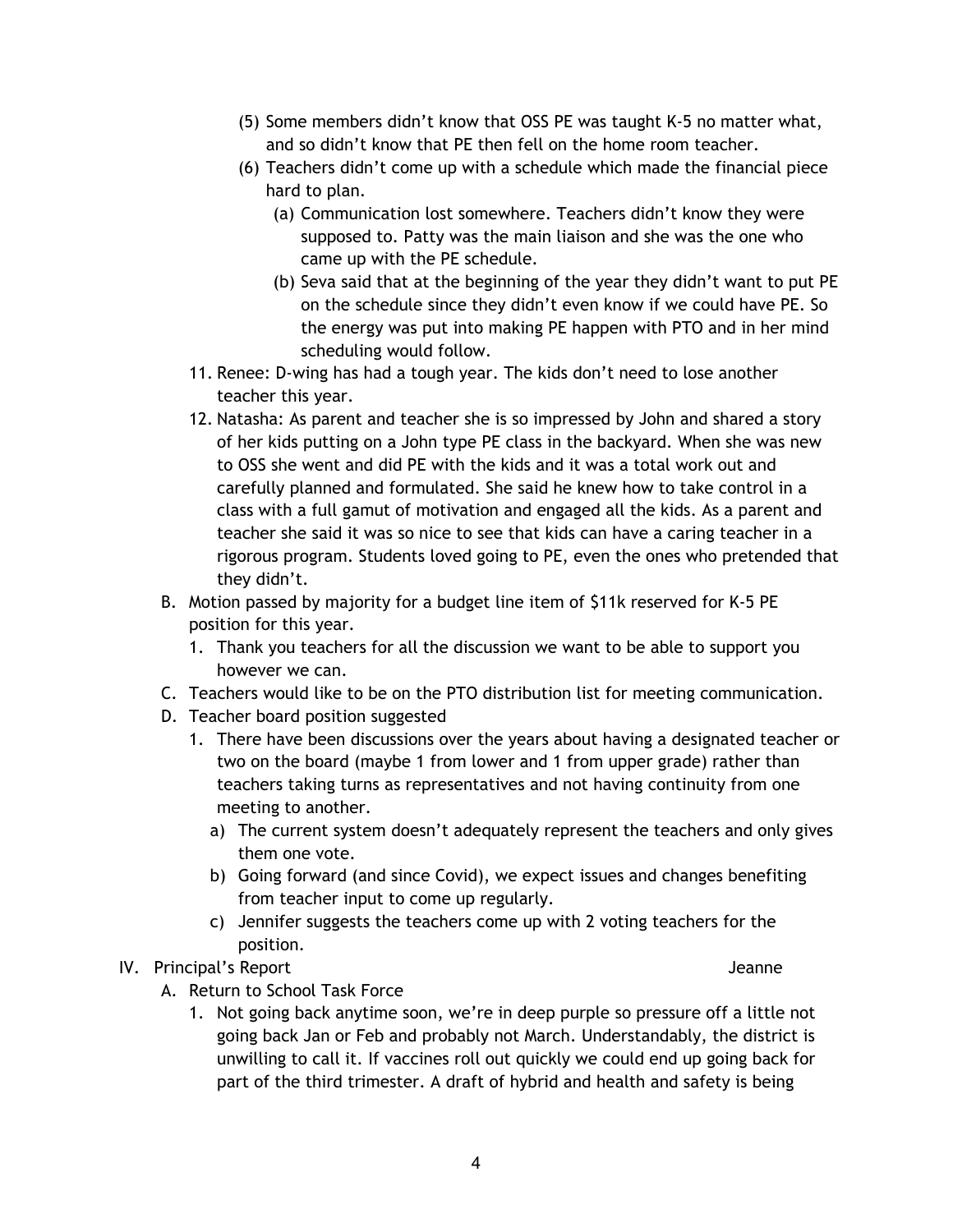finished for district report, but committee wants to have final draft approval before it goes to district.

- a) Talking about testing staff who come to school one day or more.
- b) LA county pulled their contract with Curative due to false negatives and we're keeping it. District is ok with that at the moment. Jonathan mentioned that the CDC has pulled their recommendations for Curative due to worse false neg rate than statistically expected.
- B. Clearer communications from the District wanted: With the hybrid plan, if it happens, Dr. Olsen is reluctant to make a decision but she'll call it maybe if we're not back at spring break. It's apparent that the community doesn't truly understand that a hybrid plan will include 3 asynchronous days and how their structure might look different depending on the teachers. Teachers bring up communication too. They're fighting as well for it.
	- a) Jennifer: Why do we have to wait to hear on facebook? Teachers are not prioritized like parents. Parents need to say something to the district. Administrators don't have a voice either, or anyone on the taskforce union etc. Putting together a plan without input from the community... part of health and safety negotiation for union is having classrooms cleaned everyday but still negotiating hiring more custodians. Other schools in the county have more funding, so they can go back to hybrid more easily.
- V. Library
	- A. Barbara sent an email to Jeanne about library needs which she will forward to the board. The online book fair brought in very little money, and the state and district give us very little money. Consideration for \$5000, \$2500 for each book fair that we usually raise.
- VI. Ombud/Parent Representatives Report TBD

- A. Everyone had a holiday. Sophie and Jonathan and Jason working hard on MLK virtual celebration.
- B. Michele: Patty's celebration of life was amazing and we raised a lot of money. Thank you very much.

## VII. Fundraising and the settlement of the settlement of the settlement of the settlement of the settlement of the settlement of the settlement of the settlement of the settlement of the settlement of the settlement of the

- A. Read-a-Thon Gratitude and Thanks
	- 1. Jenny, thank you partner. Natalie, thank you for doing the website. Sophie, Michelle, Jason, and Lily, the Patty video was so great. Jeanne thank you for keeping the word out there and making our top readers feel so special, it meant so much to them. Love and appreciation to Lily every year for her readathon contributions. Thank you teachers for readathon support, you made it a priority and got the kids into it and really ran with it.
- B. Fundraising Goals for Spring
	- 1. How are we going to make some money? We do not want to over ask our parent community by hitting them repeatedly. We have to be even more sensitive to the situation our families and communities are in, focus more community building things.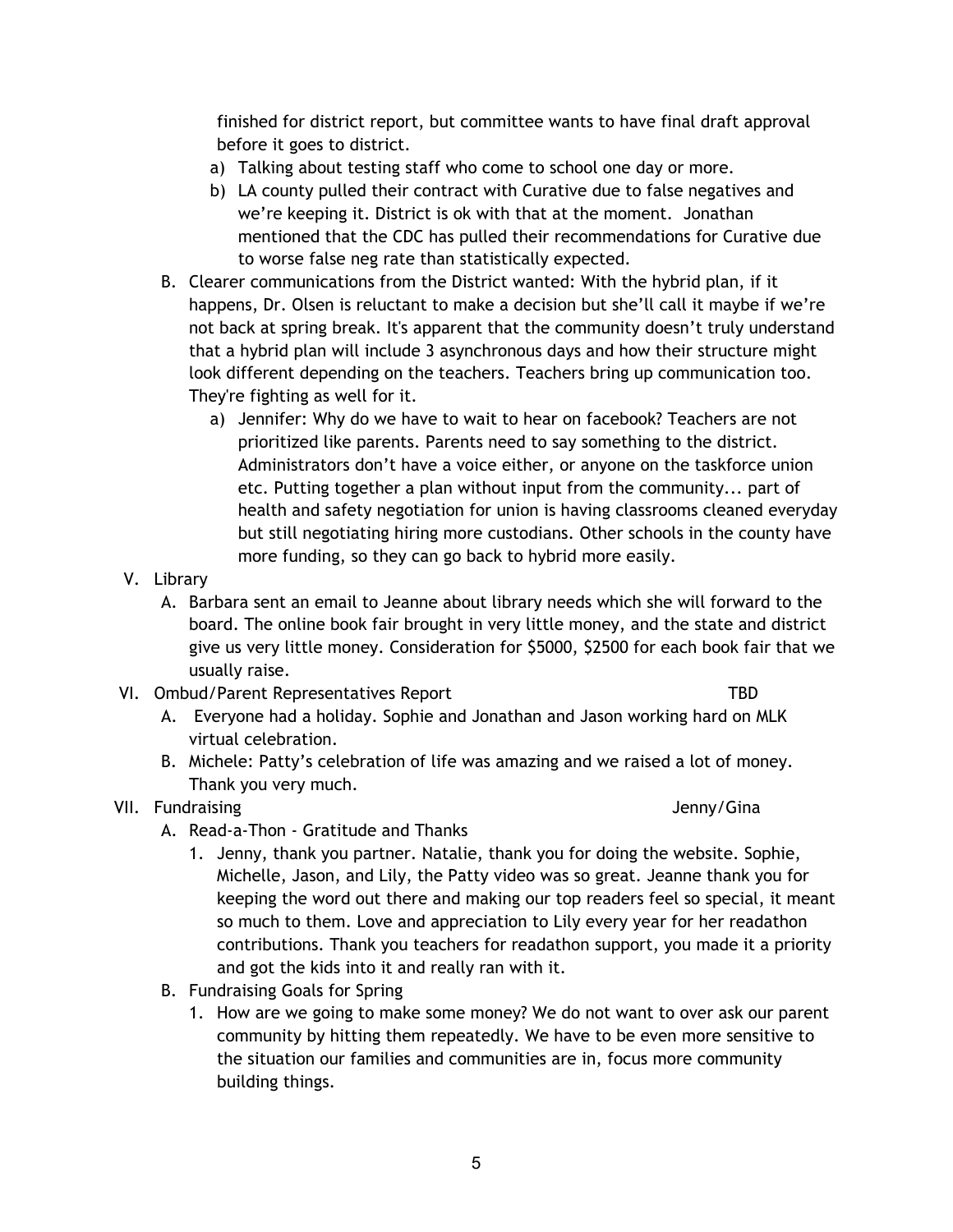- C. Spiritwear- Continued discussion from last meeting, will have something online for spring.
- D. Dine out- Why do we have the partners we do: Asking only big companies because we don't feel bad asking them for more support (we don't want to feel like we're pursuing our community), want something in town and easy for P-towners.
- E. Future Events (Paint Night, Spell-a-Thon, Plant Night, Cookie Kit): 1 per month? Things that are really fun that bring us together and maybe one more big fundraiser to help get closer to our yearly goal.
	- a) Amazon smile, get the word out, passive income and needs to be en mass
	- b) Alumni requests: maybe end of year or later, reach out get them involved, en mass adds up: plant seed for OSS 50 year anniversary?

# VIII. Treasurer's Report **Michele/Patricia** and Michele/Patricia

- A. Current Budget: Took PE line item from held in advance
- IX. Presidents' Report and America and America and America and America and America and America and America and America
- - A. Art-a-Thon Committee (March Arts Educ. Month)
		- 1. Community building event like Move-a-Thon. Amy Cole Farell (Sunset Ridge PTO president) has a connection with the Director of the Sanchez Art Center. They have appointment to talk on Friday to talk about the options.
	- B. PTO Handbook Update
		- 1. Ideas, take on a piece of it, let her know. Edits in One Note, has nice tabs go through can move things around
	- C. Curriculum Enhancement Committee
		- 1. Next deadline for submission is Feb 26 for the March 5 meeting.
		- 2. Michele would like to get a committee of more permanent voices, principal and teachers, maybe 1 for each grade group, anyone interested let us know. It would be nice to have a set number of people for clarity and scheduling. We have a \$20k line item for the year and have only used \$1600 now.
	- D. General Meeting Preparation
		- 1. Later this month another general meeting. Schedule includes budget update, standard announcements, and maybe breakout room or two.
			- a) Tanya wants a breakout room to teach TreeRing because parents have to do their own yearbook photo placement this year. She can do live or make video.
			- b) Natalie maybe restorative practices sessions
			- c) RTS: Talk will be focused on kids' online safety, what they're doing online and how to talk to them about it. They are non profit and send an invoice request but the school chooses how much to pay from our assembly budget.
			- d) DLG interested in presenting at meeting but may not be ready but can do another time
			- e) Jennifer reading education about how to read to littles
			- f) Cristin shares recent experience with social zoom lobby (maybe try for future meeting)
			- g) Jonelle video of garden
			- h) Pics of progress of portables?